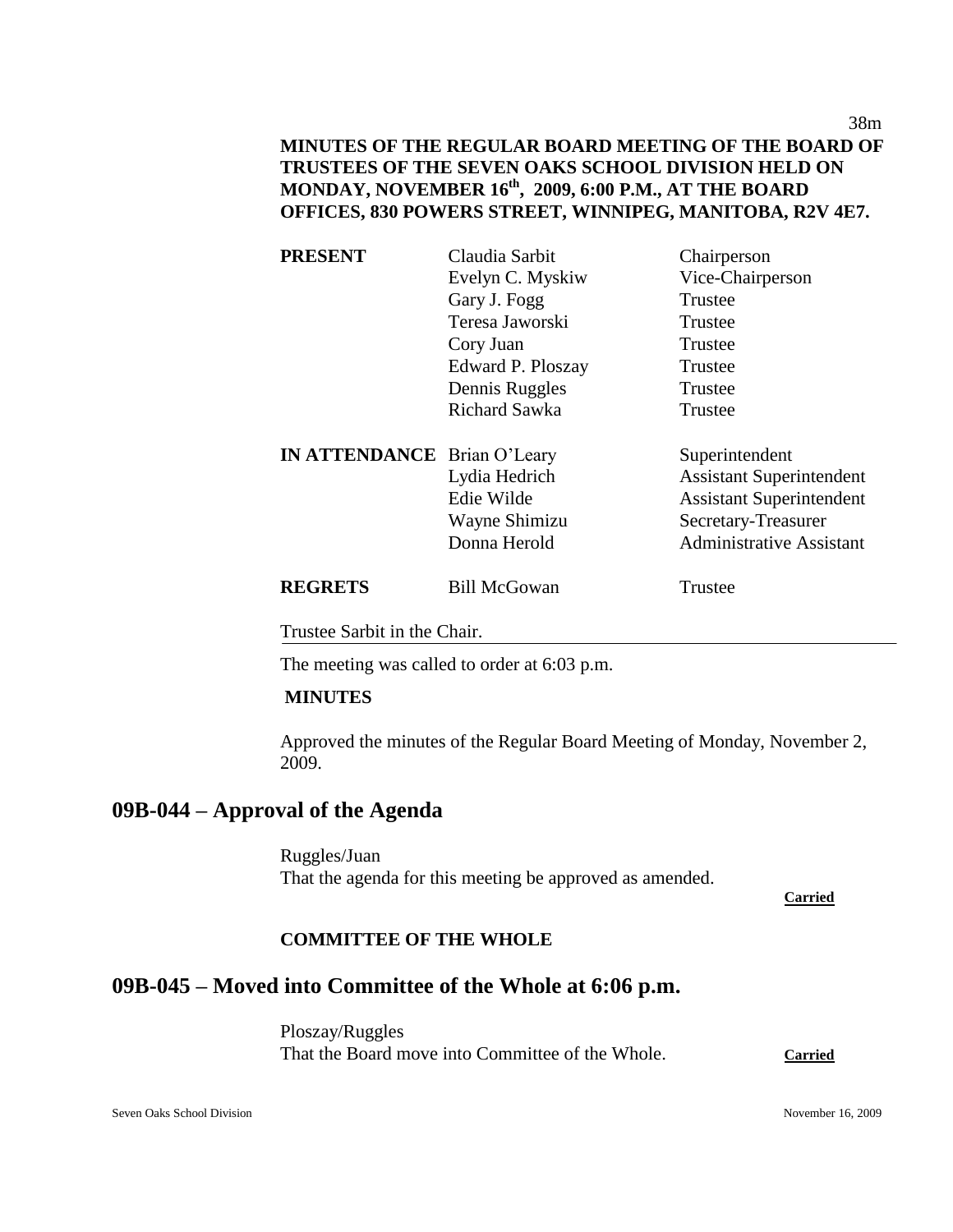Trustee Myskiw in the Chair.

## **OFFICERS' REPORT**

There were no reports.

## **SUPERINTENDENTS' PERSONNEL REPORT**

# **09B-046 – Superintendents' Personnel Report**

Juan/Fogg That the Superintendents' Personnel Report be ratified.

**Carried**

#### TEACHER APPOINTMENTS

The following were appointed to Limited Teacher-General (term) contracts:

Kristen Knight, part-time (.85), effective November 6, 2009 to January 29, 2010 Patricia Ullyot, part-time (.80), effective November 9, 2009 (indefinite) Annette Walkof, part-time (.50), effective November 3, 2009 (indefinite)

#### CUSTODIAN APPOINTMENT

Appointed Timothy Popowich to a full-time (8 hours a day) on supply position effective November 16, 2009.

#### BUS DRIVER APPOINTMENT

Appointed Clinton Grzebeniak to a part-time (4 hours per day) bus driver position effective October 26, 2009.

## **SUPERINTENDENTS' REPORT**

The following matters were received as information:

- **School Based Addictions and Partnership with AFM.**
- Personnel Matters.
- Two-Tiered Education.
- Riverbend Portables Update.
- **Proposal for new K to Grade 5 School in the Riverbend area.**
- 2010 Manitoba School Board Association Resolutions.
- Region 5 and 6 Manitoba School Board Association Networking Meeting.
- **Edmund Partridge Community School Student Concern.**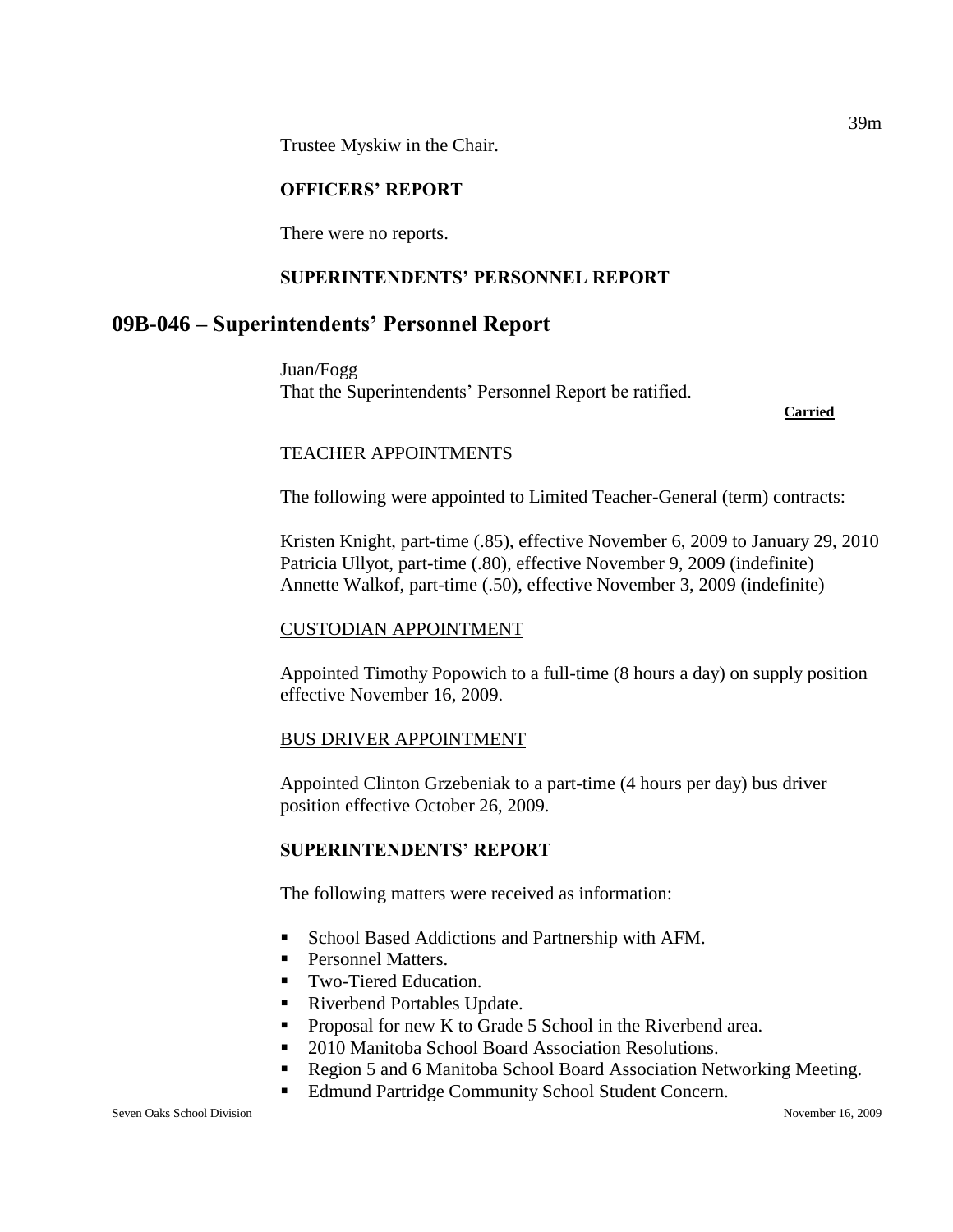Trustee Sarbit in the Chair

# **09B-047 – Disposition of 267 Kingsbury Avenue**

Jaworski/Juan

That the Board recommends that the Public Schools Finance Board approve the offer received from Habitat for Humanity for the purchase of 267 Kingsbury Avenue (Lot 75 Plan 24388 WLTO in Rls 13 and 14 Parish of Kildonan).

Ruggles/Sawka

That the Board postpone the motion to approve the offer received from Habitat for Humanity for the purchase of 267 Kingsbury Avenue (Lot 75 Plan 24388 WLTO in Rls 13 and 14 Parish of Kildonan) until the Board receives a current appraisal. **Defeated**

First Motion deferred to next Regular Board Meeting on Monday, December 7, 2009 at which time Secretary-Treasurer Wayne Shimizu will provide the Board with additional information.

#### **CONSENT AGENDA**

#### **09B-048– Consent Agenda**

Ruggles/Myskiw That the Consent Agenda be approved. **Carried**

That the Board Chairperson and Secretary-Treasurer sign the Participation Agreement between The Manitoba School Boards Association and Seven Oaks School Division regarding participation in the MSBA Pension Plan for Non-Teaching Employees of Public School Boards in Manitoba.

East Side Ventilation Certificate of Payment No. 5

That Certificate of Payment No. 5 for ÉSOMS Ventilation System Upgrade in the amount of \$177,192.56 be paid to East Side Ventilation.

Statutory Holdback on East Side Ventilation Certificate of Payment No. 5

That 7-1/2% Statutory Holdback on Certificate of Payment No. 5 for ÉSOMS Ventilation System Upgrade in the amount of \$13,163.62 be paid to the SOSD/East Side 411 ÉSOMS Ventilation account.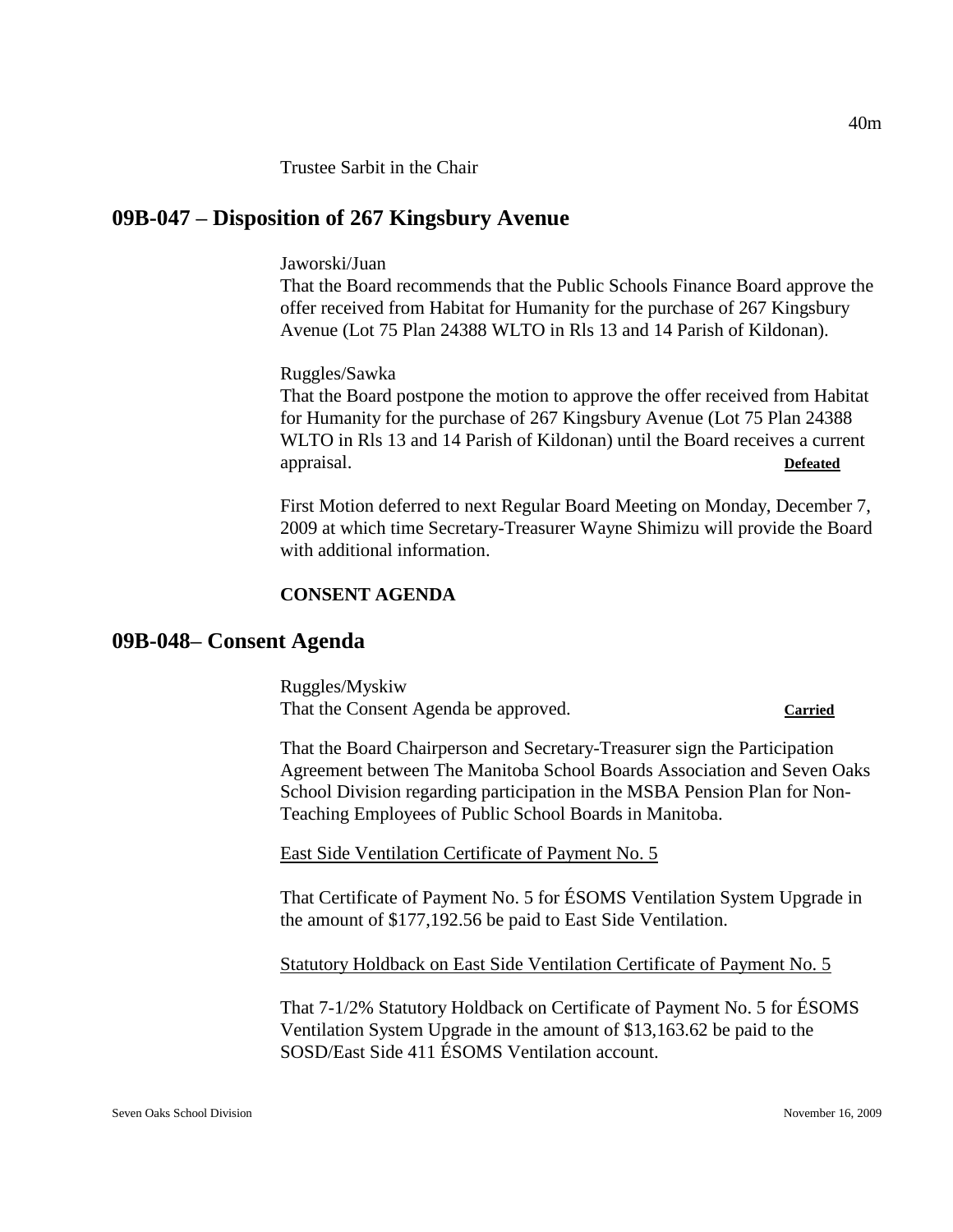#### **CONSENT AGENDA**

#### Efficient Systems Integration Invoice No. 70034

That Invoice No. 70034 for Garden City Collegiate Link and Renovations in the amount of \$2,541.92 be paid to Efficient Systems Integration.

#### **NEW BUSINESS**

## **09B-049– West Kildonan Collegiate Wolverines Football**

Ruggles/Fogg

That the Board write a letter of congratulations to the West Kildonan Collegiate Wolverines Football Team and Coaching Staff on their Currie Division Championship win. **Carried**

#### **ITEMS OF INFORMATION**

#### **CONFERENCE REPORTS**

- Karen Guenther, Program Manager Bright Futures Program, Divisional Principal: Prepared Minds, Prepared Places Conference, October 25-27, 2009 - Toronto, Ontario.
- Mia Hoorman, Teacher, Collicutt School: Foundations of Play Therapy Using Play as a Therapeutic Approach in Counselling, July 18-26, 2009 - Calgary, Alberta.
- Jennifer Greene, Teacher, H.C. Avery Middle School: Accelerated Integrated Method (AIM) FLM Workshop, August 17-18, 2009 - Vancouver, B.C.
- Ken Blackner, Teacher, West Kildonan Collegiate: ShopBot Computer Numerically Controlled (CNC) Training, July 10-11, 2009.

#### **OTHER REPORTS**

Trustee Myskiw gave an overview of West St. Paul School, West Kildonan Collegiate and A.E. Wright's Remembrance Day Services.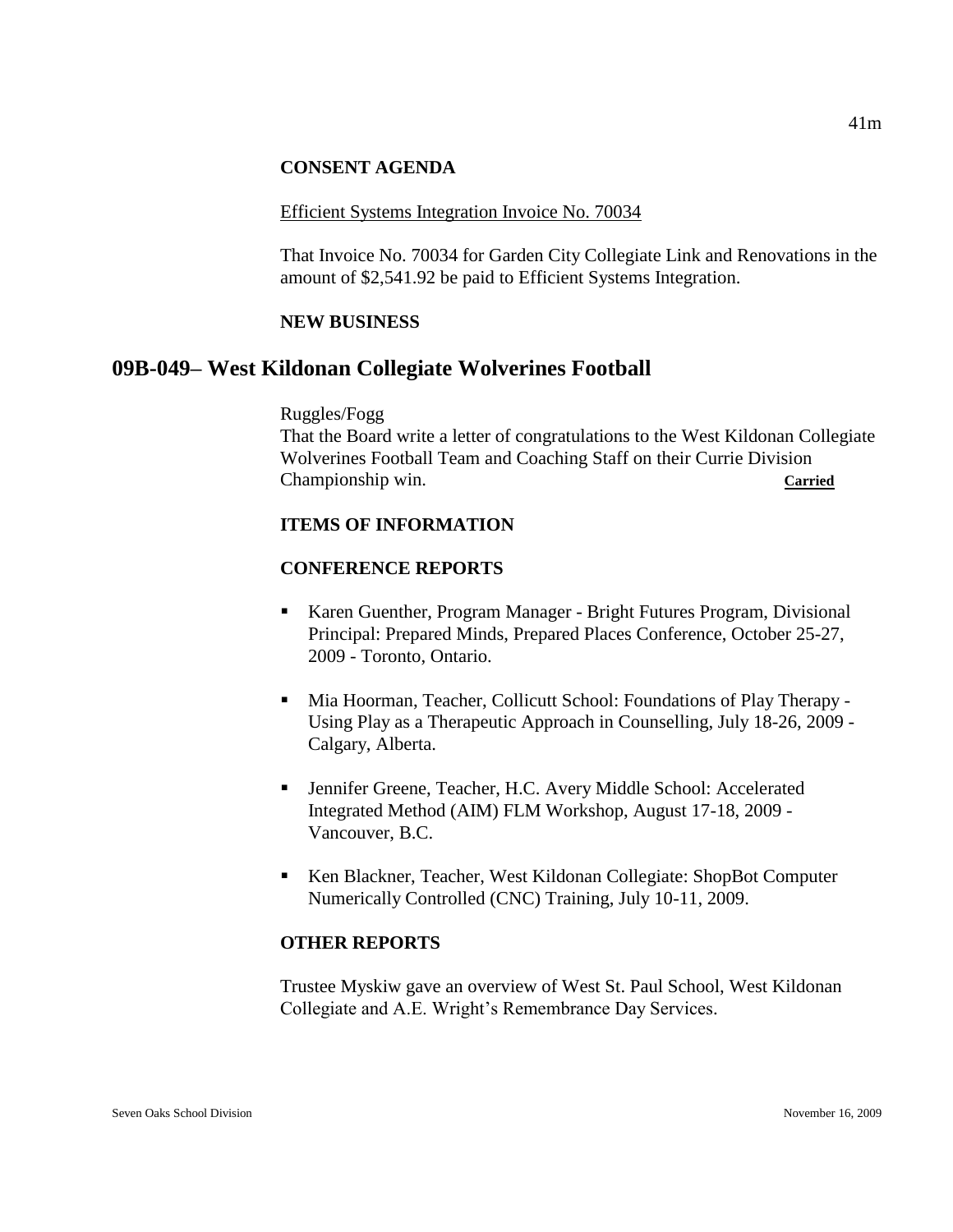#### **CORRESPONDENCE**

- **MSBA:** Executive Highlights Monday, November 2, 2009.
- Leigh-Anne Bowles, Youth Relations Manager, United Way of Winnipeg. United Way Student Community Service Award recipients: Christopher Clacio, Maples Collegiate; Saralyn Russell, Garden City Collegiate; Tanya Tran, Garden City Collegiate; Megan Horvath, West Kildonan Collegiate.
- Ron Lemieux, Minister of Intergovernmental Affairs. Royal assent given to Bill 4, The Community Revitalization Tax Increment Financing Act.
- Cliff Meder, Director of Operations, Seven Oaks School Division Change Orders: Edmund Partridge Community School Renovation and Addition Change Order No. 13 and Margaret Park School Condenser Replacement Change Order No. 2.
- Manitoba News Release: November 4, 2009 Take Our Kids to Work Day Celebrated Across Manitoba.
- Manitoba School Boards Association Salary Bulletins: No.12-2009 St. James-Assiniboia School Division and CUPE Local 744, No.13-2009 Turtle Mountain School Division and CUPE (Secretaries, Librarians, Custodians, Mechanics & Maintenance), No.14-2009 Turtle Mountain School Division and CUPE (Educational Assistants).
- Alliance: Promoting the Value of Reservists, October 2009.
- Honourable Peter Bjornson and Honourable Kerri Irvin-Ross: Manitoba Youth Leadership Scholarships to graduating Grade 12 students.
- Yolande Dupuis, Chair, Nominating Committee-MSBA: First call for Nominations – Manitoba School Boards Association Executive 2010-2011.

#### **ANNOUNCEMENTS**

#### **Board Meeting Dates:**

Informal Board Meeting - Monday, November 23, 2009 - 7:00 p.m. – Garden City Collegiate, Commons – Ben Levin Symposium Regular Board Meeting - Monday, December 7, 2009 - 6:00 p.m. Regular Board Meeting - Monday, January 11, 2010 - 6:00 p.m. Informal Board Meeting - Monday, January 18, 2010 - 6:00 p.m. Regular Board Meeting - Monday, January 25, 2010 - 6:00 p.m. Regular Board Meeting - Monday, February 8, 2010 - 6:00 p.m. Public Budget Meeting - Monday, February 22, 2010